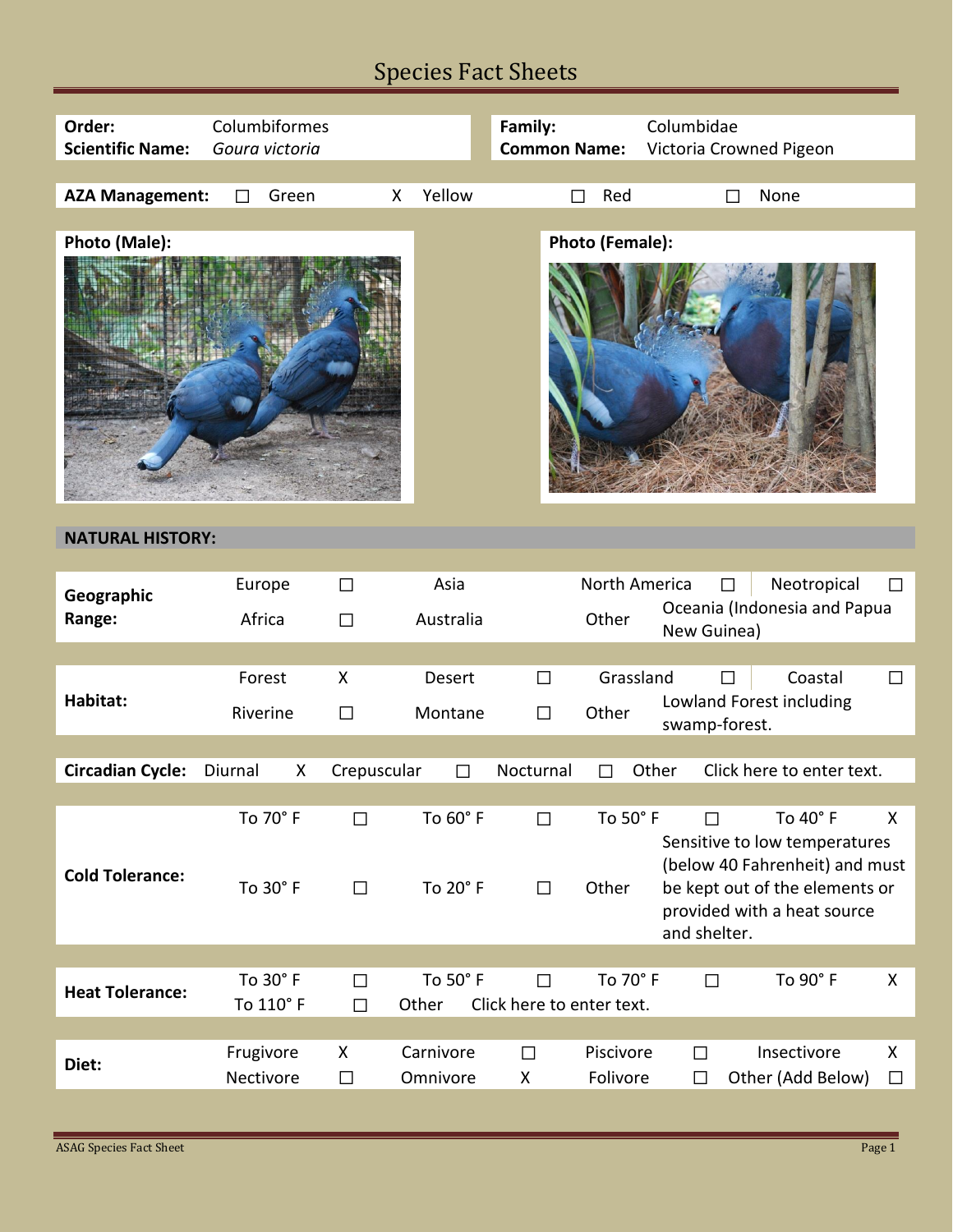# Species Fact Sheets

|                                                                     | <b>Captive Dietary Needs:</b>                                                                                       |         |                                                    |           |                                                                                                                                                                                                                                   |                                                                                                                                                                            |                                                                                                                                                |  |  |
|---------------------------------------------------------------------|---------------------------------------------------------------------------------------------------------------------|---------|----------------------------------------------------|-----------|-----------------------------------------------------------------------------------------------------------------------------------------------------------------------------------------------------------------------------------|----------------------------------------------------------------------------------------------------------------------------------------------------------------------------|------------------------------------------------------------------------------------------------------------------------------------------------|--|--|
|                                                                     | Commercial softbill, pigeon and/or parrot pellet, mixed fruits, mixed vegetables, seeds and<br>occasionally insects |         |                                                    |           |                                                                                                                                                                                                                                   |                                                                                                                                                                            |                                                                                                                                                |  |  |
|                                                                     |                                                                                                                     |         |                                                    |           |                                                                                                                                                                                                                                   |                                                                                                                                                                            |                                                                                                                                                |  |  |
|                                                                     | Life Expectancy in the Wild:                                                                                        |         | Males:                                             | Unknown   |                                                                                                                                                                                                                                   | Females:                                                                                                                                                                   | Unknown                                                                                                                                        |  |  |
|                                                                     |                                                                                                                     |         |                                                    |           |                                                                                                                                                                                                                                   |                                                                                                                                                                            |                                                                                                                                                |  |  |
|                                                                     | Life Expectancy in Captivity:                                                                                       |         | Males:                                             |           | 15-20 years but can<br>live up to 41 years                                                                                                                                                                                        |                                                                                                                                                                            | 15-20 years but can live<br>Females:<br>up to 32 years                                                                                         |  |  |
| <b>BREEDING INFORMATION:</b>                                        |                                                                                                                     |         |                                                    |           |                                                                                                                                                                                                                                   |                                                                                                                                                                            |                                                                                                                                                |  |  |
|                                                                     |                                                                                                                     |         |                                                    |           |                                                                                                                                                                                                                                   | Females:                                                                                                                                                                   |                                                                                                                                                |  |  |
|                                                                     | <b>Age at Sexual Maturity:</b>                                                                                      |         | Males:                                             | 15 months |                                                                                                                                                                                                                                   |                                                                                                                                                                            | 15 months                                                                                                                                      |  |  |
|                                                                     |                                                                                                                     |         |                                                    |           |                                                                                                                                                                                                                                   |                                                                                                                                                                            |                                                                                                                                                |  |  |
|                                                                     | <b>Courtship Displays:</b>                                                                                          |         |                                                    |           |                                                                                                                                                                                                                                   |                                                                                                                                                                            | The male courts the female by bowing before her, wagging his fanned tail<br>and "booming". He brings her sticks, which she weaves into a nest. |  |  |
|                                                                     |                                                                                                                     |         |                                                    |           |                                                                                                                                                                                                                                   |                                                                                                                                                                            |                                                                                                                                                |  |  |
|                                                                     | <b>Nest Site Description:</b>                                                                                       |         | Nest constructed from compacted leaves and sticks. |           |                                                                                                                                                                                                                                   |                                                                                                                                                                            |                                                                                                                                                |  |  |
|                                                                     |                                                                                                                     |         |                                                    |           |                                                                                                                                                                                                                                   |                                                                                                                                                                            |                                                                                                                                                |  |  |
|                                                                     | <b>Clutch Size, Egg Description:</b>                                                                                |         | 1 white egg                                        |           |                                                                                                                                                                                                                                   |                                                                                                                                                                            |                                                                                                                                                |  |  |
|                                                                     |                                                                                                                     |         |                                                    |           |                                                                                                                                                                                                                                   |                                                                                                                                                                            |                                                                                                                                                |  |  |
|                                                                     | <b>Incubation Period:</b>                                                                                           | 30 days |                                                    |           | <b>Fledgling Period:</b>                                                                                                                                                                                                          |                                                                                                                                                                            | 30 - 36 days. Parents<br>continue to feed fledglings<br>up to 13 weeks of age.                                                                 |  |  |
|                                                                     |                                                                                                                     |         |                                                    |           |                                                                                                                                                                                                                                   |                                                                                                                                                                            |                                                                                                                                                |  |  |
|                                                                     | <b>Parental Care:</b>                                                                                               |         | produce crop milk for the chick.                   |           |                                                                                                                                                                                                                                   |                                                                                                                                                                            | Sire and dam share incubation, brooding and chick rearing responsibilities and                                                                 |  |  |
|                                                                     |                                                                                                                     |         |                                                    |           |                                                                                                                                                                                                                                   |                                                                                                                                                                            |                                                                                                                                                |  |  |
| <b>Chick Development:</b><br>adults.                                |                                                                                                                     |         |                                                    |           |                                                                                                                                                                                                                                   | The chicks are altricial. They are almost naked, covered with a filamentous down.<br>Their growth is rapid. In 4 weeks, they are approximately one quarter the size of the |                                                                                                                                                |  |  |
|                                                                     |                                                                                                                     |         |                                                    |           |                                                                                                                                                                                                                                   |                                                                                                                                                                            |                                                                                                                                                |  |  |
|                                                                     | <b>CAPTIVE HABITAT INFORMATION:</b>                                                                                 |         |                                                    |           |                                                                                                                                                                                                                                   |                                                                                                                                                                            |                                                                                                                                                |  |  |
|                                                                     |                                                                                                                     |         |                                                    |           |                                                                                                                                                                                                                                   |                                                                                                                                                                            |                                                                                                                                                |  |  |
| <b>Social Structure in the Wild:</b><br>when disturbed or to roost. |                                                                                                                     |         |                                                    |           | Feeds on the ground in small groups of 2-10 birds and roosts in trees. They<br>move about in flocks during the day and roost together at night. They<br>forage for food on the ground, perching on the low branches of trees only |                                                                                                                                                                            |                                                                                                                                                |  |  |
|                                                                     | <b>Social Structure in Captivity:</b>                                                                               |         |                                                    |           |                                                                                                                                                                                                                                   |                                                                                                                                                                            | Victoria Crowned Pigeons should be housed either in pairs or in small flocks.                                                                  |  |  |
|                                                                     |                                                                                                                     |         |                                                    |           |                                                                                                                                                                                                                                   |                                                                                                                                                                            |                                                                                                                                                |  |  |
|                                                                     | <b>Minimum Group Size:</b>                                                                                          | 2       |                                                    |           |                                                                                                                                                                                                                                   | <b>Maximum Group Size:</b>                                                                                                                                                 | U.S. Zoos are starting to<br>house Victoria Crowned<br>Pigeons in flocks as they                                                               |  |  |
|                                                                     |                                                                                                                     |         |                                                    |           |                                                                                                                                                                                                                                   |                                                                                                                                                                            | would occur in the wild.                                                                                                                       |  |  |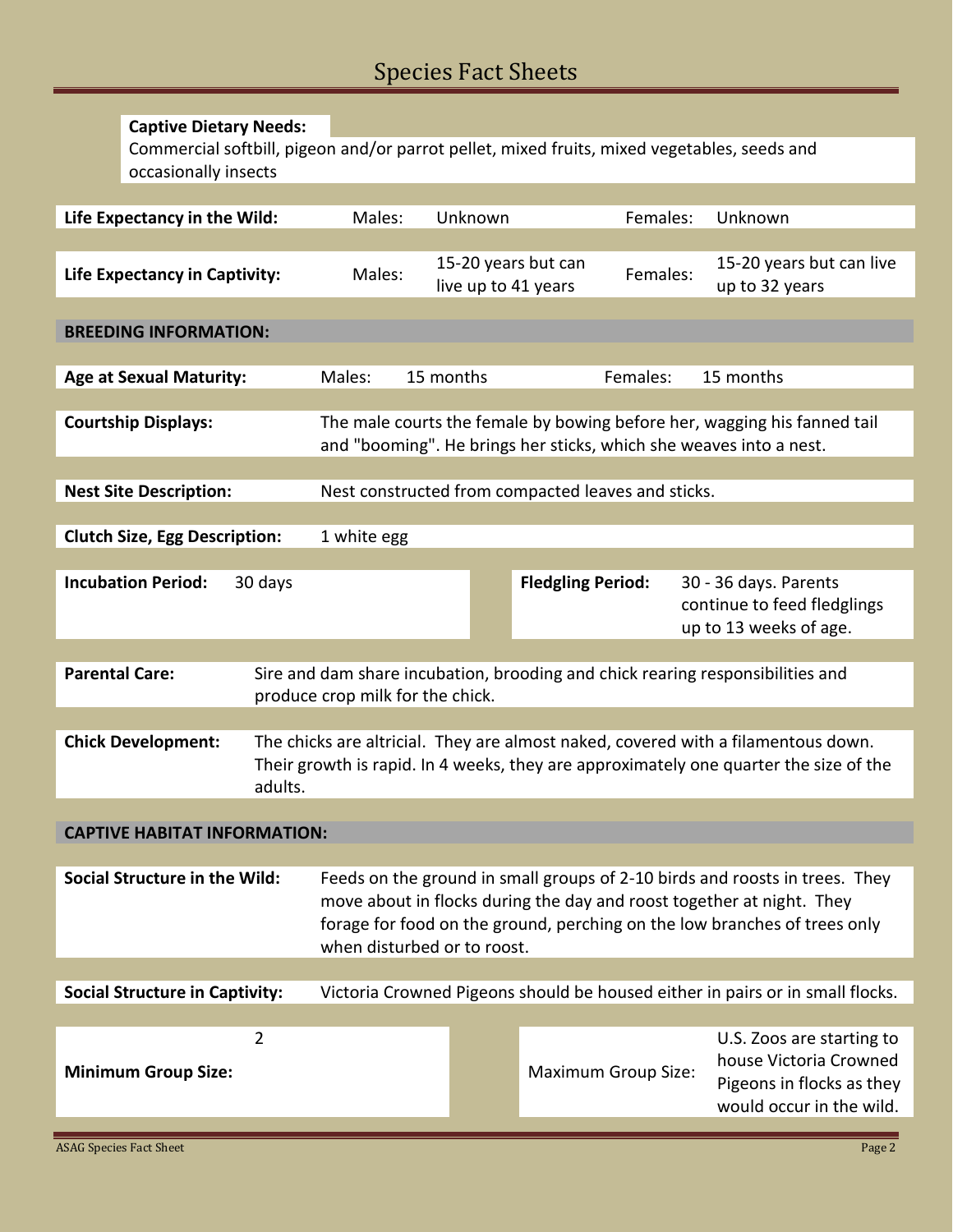| Compatible in<br><b>Mixed Species Exhibits:</b> | Yes. | Comments: | Victoria Crowned-Pigeons have been successfully<br>housed in mixed species exhibits and with other<br>Columbids including Pied Imperial Pigeons, Nicobar<br>Pigeons, Emerald Doves, Luzon's Bleeding Heart<br>Doves, Purple-tailed Imperial Pigeons, Black-naped<br>fruit doves and Black-chinned fruit doves. They<br>have been housed successfully with various species<br>of waterfowl, passerines, egrets, Ibis, parrots and<br>pheasants. |
|-------------------------------------------------|------|-----------|------------------------------------------------------------------------------------------------------------------------------------------------------------------------------------------------------------------------------------------------------------------------------------------------------------------------------------------------------------------------------------------------------------------------------------------------|
|                                                 |      |           |                                                                                                                                                                                                                                                                                                                                                                                                                                                |

#### **Optimal Habitat Size:**

| <b>Management Challenges:</b> | Potential aggressiveness of breeding pairs towards exhibit mates and humans |  |  |  |  |  |
|-------------------------------|-----------------------------------------------------------------------------|--|--|--|--|--|
|                               | when housed in a walkthrough aviary. This behavior may be alleviated when   |  |  |  |  |  |
|                               | they are kept in small flocks.                                              |  |  |  |  |  |

#### **ADDITIONAL COMMENTS:**

The Victoria Crowned-pigeon along with the other crowned pigeon species (G. cristata and G. scheepmakeri), are the largest living species of pigeon. They are listed as Near Threatened on the IUCN Red List of Threatened Species and on CITES Appendix II. It is protected by law in Papua New Guinea.

This species is hunted for both its meat and feathers. Both hunting and loss of its lowland forest habitat are contributing to its decline.

#### **REFERENCES:**

Avian rearing resource: http://www.avianrearingresource.co.uk/species/speciesdetail.php?frmFamilyID=17&frmSubFamilyID=8&frmSpeciesID=12

BirdLife International. 2016. Goura victoria. The IUCN Red List of Threatened Species 2016: e.T22691874A93326799. http://dx.doi.org/10.2305/IUCN.UK.2016-3.RLTS.T22691874A93326799.en. Downloaded on 12 February 2017.X

"Handbook of Birds of the World Alive": http://www.hbw.com/species/victoria-crowned-pigeon-gouravictoria

*Population Analysis & Breeding and Transfer Plan Victoria Crowned Pigeon (Goura victoria) AZA Species Survival Plan® Yellow Program AZA 2016.*

*"Crowned Pigeons and People" by Josef Lindholm, III: https://journals.tdl.org/watchbird/index.php/watchbird/article/download/3313/3297*